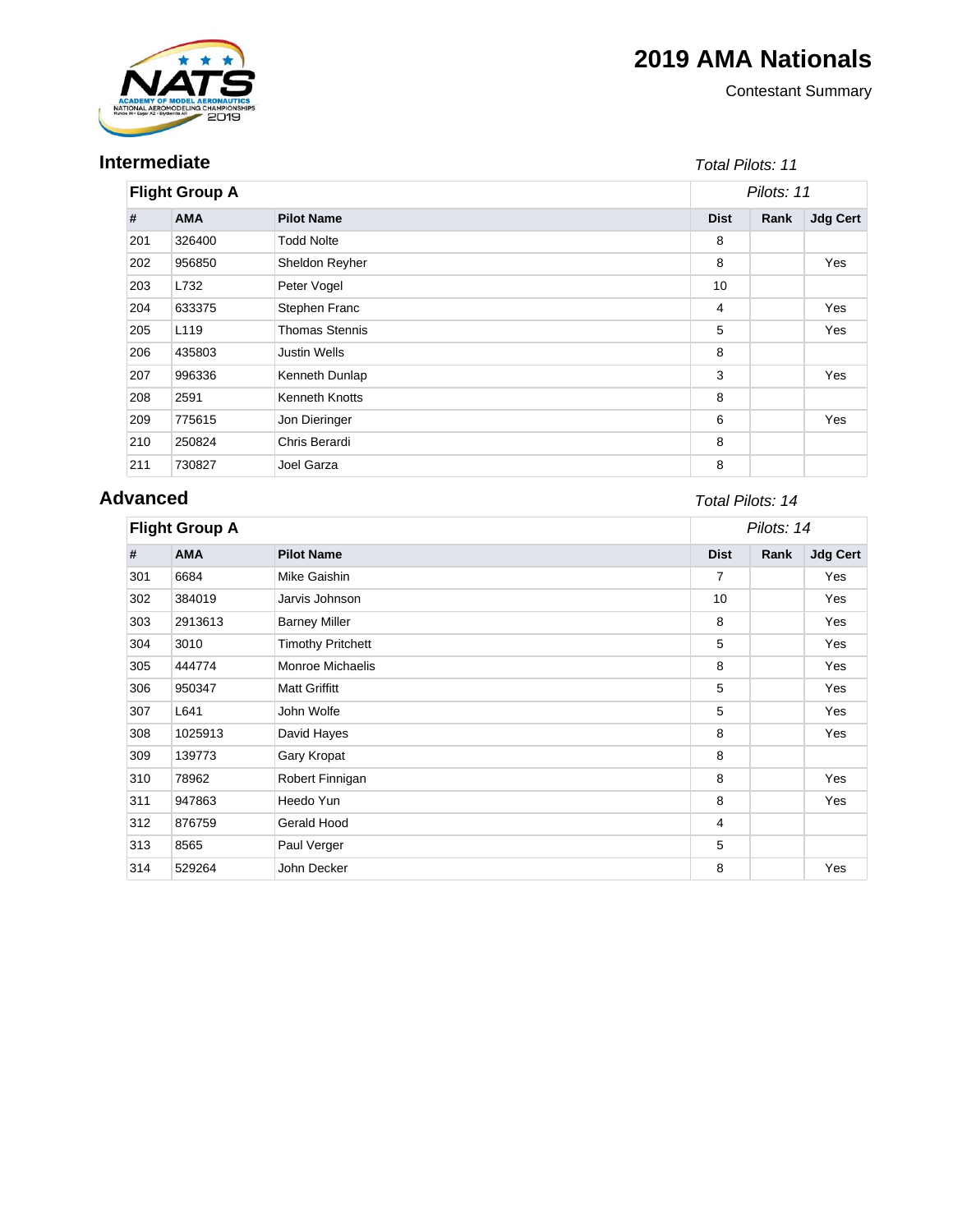# **2019 AMA Nationals**



**Masters**

Contestant Summary

#### Total Pilots: 24

| <b>Flight Group A</b> |                                 |                           | Pilots: 12       |      |                 |
|-----------------------|---------------------------------|---------------------------|------------------|------|-----------------|
| #                     | <b>AMA</b>                      | <b>Pilot Name</b>         | <b>Dist</b>      | Rank | <b>Jdg Cert</b> |
| 402                   | 369944                          | Evan Krause               | 6                |      | Yes             |
| 404                   | 378422                          | Vincente Bortone          | 9                |      | Yes             |
| 406                   | 4061                            | Lynn Burks                | 10               |      | Yes             |
| 408                   | 5955                            | John Fuqua                | 5                |      | Yes             |
| 410                   | 824092                          | <b>Blake Hilson</b>       | 5                |      | Yes             |
| 412                   | 487302                          | <b>Rick Sweeney</b>       | $\overline{4}$   |      | Yes             |
| 414                   | 694412                          | Forrest Pilkenton         | 3                |      |                 |
| 416                   | 6096                            | Don Ramsey                | 8                |      | Yes             |
| 418                   | 395256                          | Robert Satalino           | 6                |      | Yes             |
| 420                   | 568412                          | Joe Dunnaway              | 9                |      | Yes             |
| 422                   | 694502                          | Jonathan Mowrey           | $\boldsymbol{9}$ |      |                 |
| 424                   | 529245                          | Stephen Byrd              | 8                |      |                 |
| <b>Flight Group B</b> |                                 |                           | Pilots: 12       |      |                 |
| #                     | <b>AMA</b><br><b>Pilot Name</b> |                           | <b>Dist</b>      | Rank | <b>Jdg Cert</b> |
| 401                   | 66462                           | Jerry Budd                | 10               |      |                 |
| 403                   | 6507                            | <b>Ronald Barr</b>        | 8                |      | Yes             |
| 405                   | 41131                           | Mike Mueller              | 6                |      | Yes             |
| 407                   | KD4FWL                          | <b>Everette Carpenter</b> | 5                |      | Yes             |
| 409                   | L943                            | Ryan Gonsoulin            | 8                |      | Yes             |
| 411                   | 61992                           | David Snow                | 6                |      | Yes             |
| 413                   | 6234                            | <b>Gary Switala</b>       | 10               |      | Yes             |
| 415                   | 389190                          | <b>Charles Hochhalter</b> | 8                |      | Yes             |
| 417                   | 923187                          | <b>Mark Barnett</b>       | $\overline{7}$   |      | Yes             |
| 419                   | 679374                          | Wayne Galligan            | 8                |      |                 |
| 421                   | 471280                          | <b>Clifton Bradford</b>   | 9                |      |                 |
| 423                   | 13456                           | Jeffery Worsham           | 10               |      |                 |